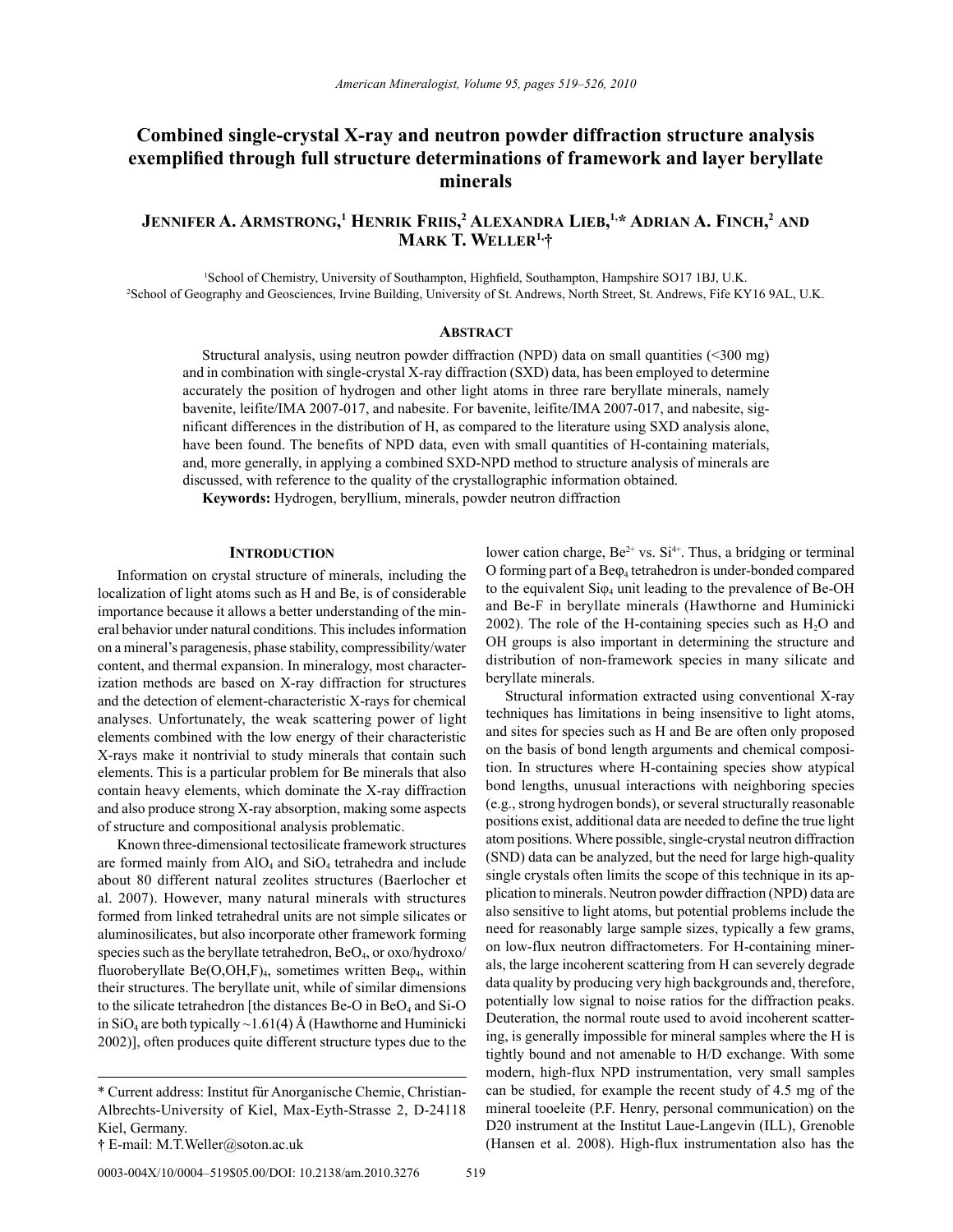advantage of markedly improving the signal to noise ratio as a result of rapid time-averaging of the incoherent scattering; this allows H-containing materials to be studied directly, for example the recent study of goosecreekite (Henry et al. 2008). Where only a small quantity of a sample is available, NPD data can successfully be combined with structure data obtained using X-ray methods (Weller et al. 2007). This technique is widely applicable and allows the accurate determination of positional and atomic displacement parameters for all atom types including H when only small samples are available and the NPD data may not be of the highest quality. An additional advantage of studying H-containing minerals using neutron diffraction is that the coherent scattering length of H is negative at  $-3.34$ fm (compared with deuterium's positive value +6.67 fm); as a result difference Fourier maps calculated using observed and calculated neutron diffraction structure factors readily locate H as "negative" peaks.

In this paper, we evaluate the method's applicability to complex minerals and report the structures of three rare beryllate minerals, namely bavenite, leifite/IMA 2007-017, and nabesite. Because of mineral rarity, NPD data have been collected from only small samples (<300 mg) and been analyzed to extract structural information in combination with single-crystal X-ray diffraction (SXD) data. These minerals were chosen as several structural features were poorly defined in previous single-crystal X-ray diffraction studies, i.e., in some minerals the H position(s) is either not given, assumed, or imprecise. Additionally, the NPD-SXD combined data analysis technique also allows better determination of the distribution of Si, Al, and Be in the framework in some cases giving overall improved structure descriptions.

## **description, minerAlogy, And structure of SAMPLES**

Bavenite was first described from Baveno, Italy, by Artini (1901). He failed to recognize the presence of Be in this mineral, which was first found by Schaller and Fairchild (1932). Petersen et al. (1995) first recorded bavenite in the Ilímaussaq alkaline complex, South Greenland, and determined the unit cell from powder X-ray diffraction (PXD) data. The Ilímaussaq bavenite is orthorhombic, *Cmcm*,  $a = 23.212(3)$  Å,  $b = 4.993(1)$ Å, and  $c = 19.480(3)$  Å, which corresponds reasonably well with specimens obtained from Baveno, Italy. The formula for bavenite is  $Ca_4[Be_{(2+x)}Al_{(2-x)}Si_9O_{(26-x)}(OH)_{(2+x)}]$  where  $0 \le$  $x \le 1$  (Beus 1960). The determined chemical composition of Ilímaussaq bavenite corresponds to the empirical formula  $Ca_4[Be_{3.5}Al_{1.0}Si_9O_{26.1}(OH)_{1.9}]$ , and the infrared spectrum shows sharp peaks from well-defined OH-groups (Petersen et al. 1995). The crystal structure of bavenite was initially solved by Cannillo et al. (1966) from a three-dimensional Patterson synthesis. Six tetrahedral sites have been proposed of which Si is ordered into four, Al into one, and Be into one of those six sites. The tetrahedra create two different 6-membered rings that, when connected into a 3-dimensional framework, create large channels that accommodate the  $Ca^{2+}$ ions. Cannillo et al. (1966) proposed the position for an H atom connected to the O atom (designated O8 in that work) on the basis of electrostatic valence calculations and the presence of a weak maximum in a difference Fourier map. Our sample is from the find described by Petersen et al. (1995) and was donated by the Geological Museum in Copenhagen.

Leifite was first described from the Narssârssuk Pegmatite, Gardar Province, South Greenland, by Bøggild (1915), although he failed to identify Be in the samples. Micheelsen and Petersen (1970) re-analyzed the type material and found it to contain Be. The crystal structure was solved by Coda et al. (1974) in space group *P*3*m*1 and consists of four different tetrahedral sites. Aluminum and Si are disordered over one site (T1), T2 and T3 are filled with Si, and T4 is a  $BeO<sub>3</sub>F$  tetrahedron. The structure consists of a six-membered ring of T1 tetrahedra and a sevenmembered ring of all tetrahedra, resulting in the formation of channels parallel to the *c* axis. Channels formed by the six-membered rings host a site that contains mixed cationic species, Cs, K, Na, etc., whereas only sodium ions are accommodated in the sites involving coordination from O atoms of the seven-membered ring. The structure was confirmed by Sokolova et al. (2002) who also proposed the general formula  $A\text{Na}_6[\text{Be}_2\text{Al}_3\text{Si}_1\text{SO}_3\text{O}_7]$ ,  $A =$ Na, Cs (for leifite and telyushenkoite, respectively). Published compositions of leifite show great variations in especially  $H_2O$ or OH and K content, and a K end-member has been recently approved as a new species from Vesle Arøya, Langesundsfjord, Norway, as IMA 2007-017 (Larsen et al. in prep). In this new species, K dominates the *A* site of the general formula proposed by Sokolova et al. (2002); for a recent detailed description of the relations between the leifite group members, see Raade (2008). The samples used in this study, termed leifite/IMA 2007-017, formed radiating aggregates on fracture surfaces in a quartzite surrounding parts of the Narssârssuk pegmatite, i.e., the material is not from the actual type locality. The mineral assemblage is very simple and only elpidite and minor feldspar, graphite, and aegirine have been identified.

Nabesite was first found in 1999 and described by Petersen et al. (2002) from one locality on Kvanefjeld, Ilímaussaq alkaline complex, South Greenland, which is still the only known occurrence for this mineral. The ideal formula is  $Na<sub>2</sub>BeSi<sub>4</sub>O<sub>10</sub>·4H<sub>2</sub>O$ and the structure consists of corner-sharing tetrahedra. Silicon is ordered in four of the five tetrahedral sites, forming sheets of four- and eight-membered rings. The fifth tetrahedron is a  $BeO<sub>4</sub>$ tetrahedron, which connects the sheets into a framework where large cations (Na) and  $H_2O$  molecules occupy the interstitial space (Petersen et al. 2002). This mineral is found as a late-stage hydrothermal mineral on albite associated with other zeolitic and Be-minerals including lovdarite, chkalovite, tugtupite, analcime, gmelinite, and gonnardite.

#### **experimentAl metHods**

All diffraction data were collected on samples cooled to 120 K. The SXD data, cell dimensions, and intensity data were collected on a Bruker-Nonius KappaCCD equipped with a rotating anode (Mo*K*α) and confocal mirrors. For each sample, a small crystal (about  $50 \times 50 \times 100 \,\mu$ m) was selected from hand specimens. The structures were solved using direct methods and refined using full-matrix leastsquares via SHELX97 (Sheldrick 2008) to check the quality of the data before using the *hkl*-files for the joint refinements with the neutron data.

NPD data were collected on hand picked, thoroughly ground material resulting in typical 200–300 mg samples. However, it was only possible to collect 90 mg material of bavenite. The samples were placed in a standard 4 mm cylindrical vanadium sample holder for 1–8 h using the D20 instrument at ILL, Grenoble, France (Hansen et al. 2008). The instrument was set up in its high takeoff angle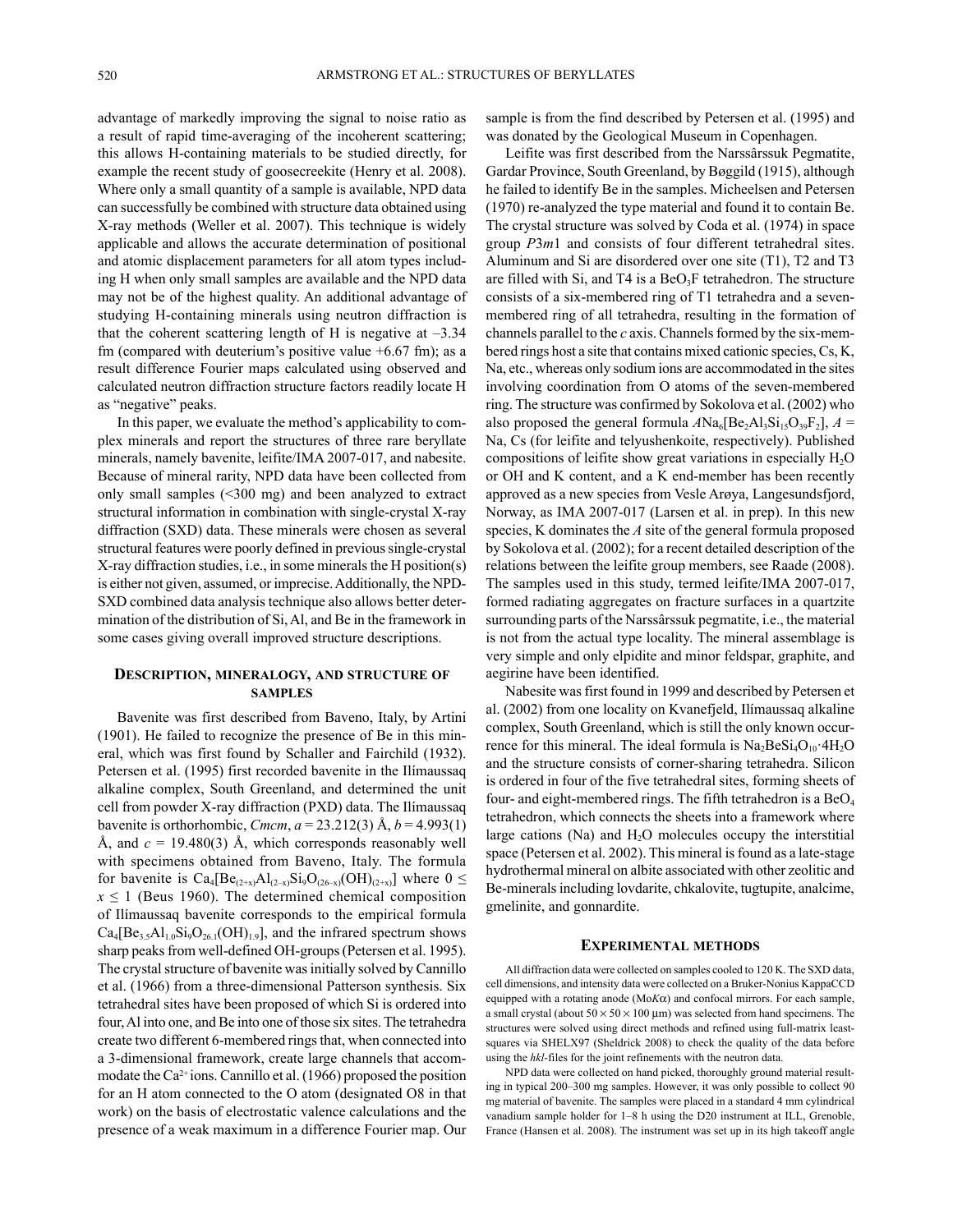setting using a neutron wavelength of 1.87 Å,  $Ge(115)$ , and fitted with a standard Orange cryostat. Joint NPD-SXD structure refinements were performed using the GSAS suite of programs (Larson and Von Dreele 2004) and the EXPGUI interface (Toby 2001). Alternative Rietveld refinement programs that can be used for such combined data set analysis include JANA2006 (Petricek et al. 2006) and FULL-PROF (Rodríguez-Carvajal 2001). Rietveld refinement was undertaken using the standard methodology using background function 2 (cosine Fourier series) and profile function 2 including all profile parameters (lattice parameters, peak halfwidth descriptions, zero point, etc.) and atomic positional parameters.

Where joint refinements were undertaken within GSAS the NPD and SXD data sets were given equal weighting for all the reported refinements. It is possible to vary this weighting and the effect of this was investigated up to a ratio of 1:5 in favor of NPD, but with only very minor effects on the extracted atomic parameters. The greater number of independent observations in the SXD data automatically tensions the refinement of the heavier atom positions against these data, while the much greater sensitivity of the NPD data to the H atoms effectively leads to the refinement of these atom positions most strongly against these data. Note that where refinements from SXD data alone are reported, the cell dimensions are those extracted during the data reduction process; where joint SXD-NPD refinements have been undertaken, the cell dimensions reported are those obtained by profile fitting of the NPD data. The GSAS *R*-factors reported in this work are those described by Larson and Von Dreele (2004) though it is worth commenting on the usefulness of these values with respect to H-containing minerals and the high backgrounds that can be produced in the NPD data.  $R_p$  and  $R_{wp}$  are the most often quoted for powder diffraction data refinements and measure the difference between the (weighted, for  $R_{\text{wp}}$ ) observed and calculated intensity,  $y_i$ , at each point, *i*, in the profile.

$$
R_p = \frac{\sum |y_i(\text{obs}) - y_i(\text{calc})|}{\sum y_i(\text{obs})}.
$$

Where a background and therefore the total counts in the diffraction pattern are high, this can lead to unusually low  $R_p$  and  $R_{wp}$  values, due to the large value of  $y_i$ (obs) In these cases, a better measure of the quality of the fit is the  $R_{F^2}$  value, which is effectively calculated after background subtraction, and values for this fit parameter are given in this paper.

In every case, the most recent structure model from the literature has been used as a starting point for the refinements. The CIFs of the refinements presented in this paper can be found in the electronic supplementary material<sup>1</sup>. The major element composition of selected samples were analyzed on either the Cameca SX50 at the Natural History Museum, London, or on the JEOL JCXA733 electron microprobe at the School of Geography and Geosciences, University of St. Andrews, both operated in wavelength-dispersion mode with an acceleration voltage of 15 kV, and a beam current of 10–20 nA. The beam was defocused and the current was low to minimize Na migration. The following natural and synthetic standards were used: wollastonite (Ca, Si), jadeite or albite (Na), corundum (Al), periclase (Mg), smithsonite or pure metal (Zn), rutile (Ti), orthoclase or KBr (K), LiF (F), CsCl (Cs), and pure metals (Mn, Fe). Intensity data were corrected for inter-element overlaps, and for matrix effects using a Cameca version of the PAP PhirhoZ program (Pouchou and Pichoir 1984). Beryllium contents were estimated from expected stoichiometry.

#### **results And discussion**

The samples were investigated using qualitative EDS, and, because the nabesite sample showed no difference from the composition presented in the literature and in accordance with the aim of this paper, no quantitative analysis was performed on this sample. However, preliminary structure refinements of bavenite and leifite/IMA 2007-017 suggested complicated substitution mechanisms and to achieve better refinement constraints, quantitative analyses were performed for these two samples. The chemical composition used for the structure refinement of nabesite is presented in Table 1.

The chemical composition of bavenite is presented and compared with the data from Petersen et al. (1995) in Table 2. Our data are in good agreement with previously published data, although our specimen has less Be and Ca compared to Petersen et al. (1995). The empirical formula for our sample is  $(Ca_{3.85}Na_{0.05}Zn_{0.02})_{\Sigma3.92}[Be_{3.04}Al_{0.96}Si_9O_{24.86}(OH)_{3.04}]$ , which is close to the ideal formula  $Ca_4[Be_3AlSi_9O_{25}(OH)_3]$ , and the end-member of the solid solution  $Ca_4[Be_{(2+x)}Al_{(2-x)}Si_9O_{(26-x)}(OH)_{(2+x)}]$  with  $x=1$ . A joint structure refinement using single-crystal X-ray and NPD data was performed. Table 3 summarizes the unit-cell parameters and other structure refinement data for all the samples studied. During the structure refinement of bavenite, we carefully focused on the framework composition, the distribution of Si, Al, and Be and on potential sites for the protons necessary to balance the framework charge; the quantitative analysis results were not used as hard constraints during the refinement, although refined T-site occupancies were checked against these values. The presence of some Be on the T3 site (nomenclature taken from Cannillo et al. 1966) was evident. Initially, this site was modeled as a mixed Be/Al site, and due to the large differences in the scattering powers for both X-rays and neutrons for these elements, the occupancy factors could be freely refined to 0.546(5) for Al\_Si2 and  $0.454(5)$  for Be\_Si2 (Table 4a; within the atom names x\_y the y indicates the atom site names according to Cannillo et al*.* 1966). However, as the scattering powers of Si and Al are similar in both X-ray and neutron diffraction, we could not distinguish this model from one in which some Si replaces Al on this site. The slight but significant increase of three of the four T3-O bond lengths (Table 5) compared to the structure model presented by Cannillo et al. (1966) substantiates this model with some  $Al^{3+}$ present on the T3 site. To achieve a charge-balanced formula that fits the EPMA measurements, the former Al1 site (T4) was then refined as a mixed Si/Al site, which fits very well to the occurrence of shorter T4-O bonds (average 1.675 Å, typical of a mixed Si/Al site) in our structure model (Table 5). To reflect the refined Be occupancy on T3, the values of the T-site aver-

**Table 1.** Chemical composition of nabesite (Petersen et al. 2002)

| Mineral           |       | Nabesite |
|-------------------|-------|----------|
|                   | wt%   | apfu     |
| SiO <sub>2</sub>  | 62.4  | 4.06     |
| BeO               | 6.26  | 0.98     |
| CaO               | 0.13  | 0.01     |
| Na <sub>2</sub> O | 13.8  | 1.74     |
| $K_2O$            | 0.34  | 0.03     |
| H <sub>2</sub> O  | 18.05 | 3.92     |

| TABLE 2. Bavenite composition based on 13 tetrahedral cations |  |  |  |
|---------------------------------------------------------------|--|--|--|
|---------------------------------------------------------------|--|--|--|

|                                                   |         | This study |         | Petersen et al. (1995) |  |  |  |  |
|---------------------------------------------------|---------|------------|---------|------------------------|--|--|--|--|
|                                                   | wt%     | apfu       | wt%     | apfu                   |  |  |  |  |
| SiO <sub>2</sub>                                  | 59.2(3) | 9.00(4)    | 58.5(3) | 9.00(3)                |  |  |  |  |
| AI <sub>2</sub> O <sub>3</sub>                    | 5.4(2)  | 0.96(4)    | 5.60(8) | 1.02(2)                |  |  |  |  |
| CaO                                               | 23.6(2) | 3.85(4)    | 24.2(2) | 4.00(3)                |  |  |  |  |
| ZnO                                               | 0.1(1)  | 0.02(1)    |         |                        |  |  |  |  |
| Na <sub>2</sub> O                                 | 0.1(1)  | 0.05(4)    |         |                        |  |  |  |  |
| K,O                                               | 0.01(1) |            |         |                        |  |  |  |  |
| BeO                                               | 8.335   | $3.04*$    | 9.5(8)  | 3.5(3)                 |  |  |  |  |
| OН                                                | 3.000   | $3.04*$    | 1.8(1)  | 1.8(1)                 |  |  |  |  |
| H <sub>2</sub> O                                  |         |            |         | 0.92(5)                |  |  |  |  |
| Total                                             | 99.75   |            | 99.60   |                        |  |  |  |  |
| $*$ Based on stoichiometry, and Be = OH = 4 - Al. |         |            |         |                        |  |  |  |  |

<sup>&</sup>lt;sup>1</sup> Deposit item AM-10-013, CIF files. Deposit items are available two ways: For a paper copy contact the Business Office of the Mineralogical Society of America (see inside front cover of recent issue) for price information. For an electronic copy visit the MSA web site at http://www.minsocam.org, go to the *American Mineralogist* Contents, find the table of contents for the specific volume/issue wanted, and then click on the deposit link there.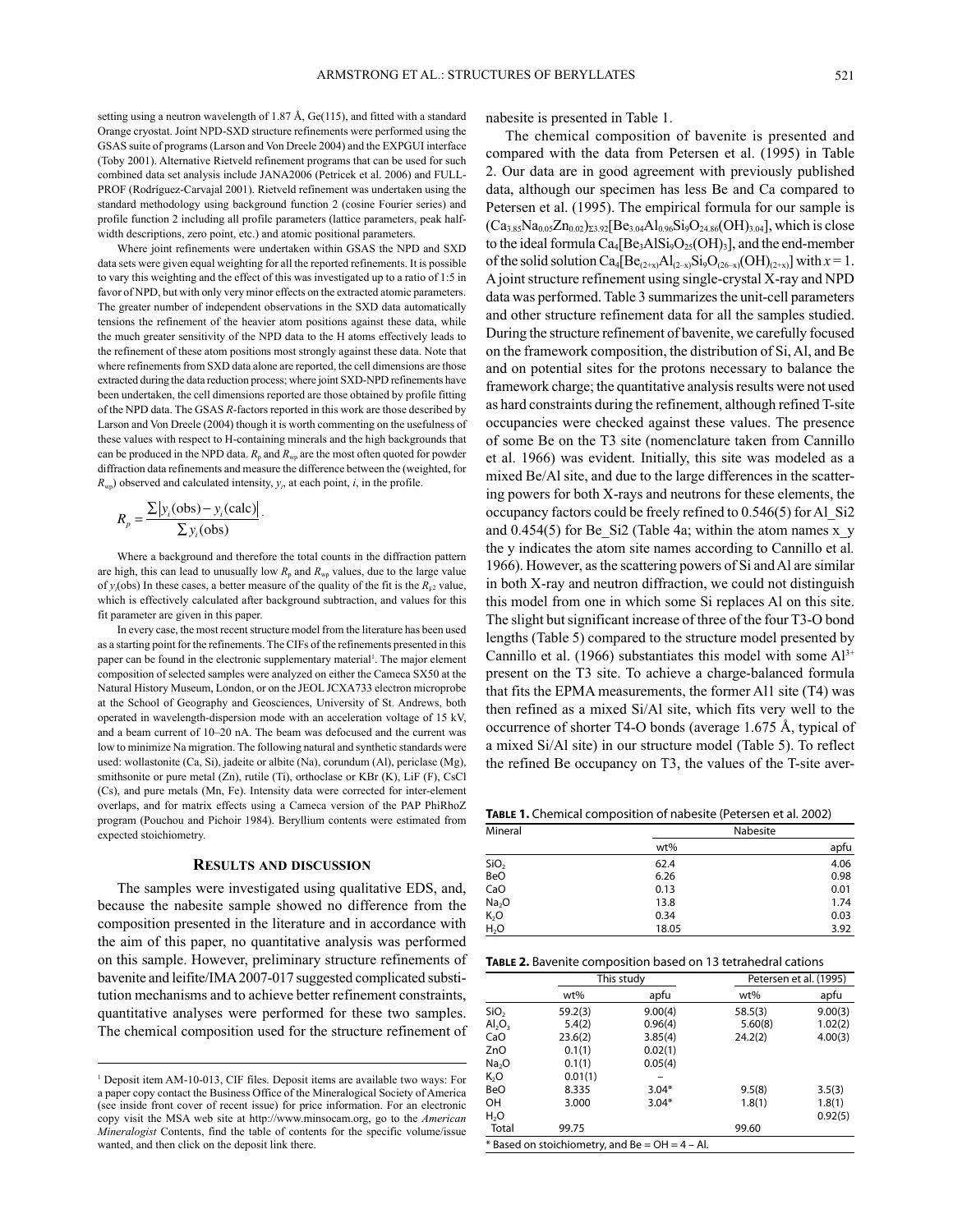| Mineral     | Chemical formula*,                                                                                                                        | Unit cell of the                | Unit cell from                 | Joint refinement              |  |  |  |  |  |  |
|-------------|-------------------------------------------------------------------------------------------------------------------------------------------|---------------------------------|--------------------------------|-------------------------------|--|--|--|--|--|--|
|             | Z, and space group                                                                                                                        | single crystal                  | joint refinement               | fit parameters                |  |  |  |  |  |  |
| Bavenite    | $Ca4[Be3AlSi9O25(OH)3]$                                                                                                                   | $a = 23.1965(7)$ Å              | $a = 23.159(2)$ Å              | $Rn = 0.0197$                 |  |  |  |  |  |  |
|             | $Z = 4$                                                                                                                                   | $b = 4.9741(2)$ Å               | $b = 4.9671(3)$ Å              | $wRn = 0.0251$                |  |  |  |  |  |  |
|             | $Cmcm$ (no. 63)                                                                                                                           | $c = 19.4221(6)$ Å              | $c = 19.392(2)$ Å              | $RF^2 = 0.08562$              |  |  |  |  |  |  |
|             |                                                                                                                                           | $V = 2241.0(2)$ Å <sup>3</sup>  | $V = 2230.6(4)$ Å <sup>3</sup> | $GooF = 1.45 Rsw = 0.0575$    |  |  |  |  |  |  |
| Leifite/IMA | $Na_{6.2}K_{0.46}[Be_2Al_{2.66}Si_{15.34}O_{39}F_2]$                                                                                      | $a = 14.3446(8)$ Å              | $a = 14.3204(5)$ Å             | $R_n = 0.0071$                |  |  |  |  |  |  |
| 2007-017    | $Z = 1$                                                                                                                                   | $c = 4.8455(2)$ Å               | $c = 4.8376(2)$ Å              | $wRn = 0.0097$ $RF2 = 0.0834$ |  |  |  |  |  |  |
|             | P3m (no. 164)                                                                                                                             | $V = 863.47(8)$ Å <sup>3</sup>  | $V = 859.16(7)$ Å <sup>3</sup> | GooF = 3.21 $R_{sw}$ = 0.0980 |  |  |  |  |  |  |
| Nabesite    | $Na2[BeSi4O10].3.77 H2O$                                                                                                                  | $a = 9.7128(2)$ Å               | $a = 9.7175(5)$ Å              | $Rn = 0.0068$                 |  |  |  |  |  |  |
|             | $Z = 4$                                                                                                                                   | $b = 10.1352(2)$ Å              | $b = 10.1361(5)$ Å             | $wR_n = 0.0086$               |  |  |  |  |  |  |
|             | $P2,2,2,$ (no. 19)                                                                                                                        | $c = 11.8919(2)$ Å              | $c = 11.8878(7)$ Å             | $RF^2 = 0.18170$              |  |  |  |  |  |  |
|             |                                                                                                                                           | $V = 1170.65(3)$ Å <sup>3</sup> | $V = 1170.9(2)$ Å <sup>3</sup> | $Goof = 1.92 Rsw = 0.0228$    |  |  |  |  |  |  |
|             | * Formulae given are idealized except where non-T atom cation compositional variations occur, for which chemical analysis data are given. |                                 |                                |                               |  |  |  |  |  |  |

**Table 3.** Overview of the results of the refinements for the three beryllium minerals

age T-O bond lengths and the EPMA measured composition, T3 was assigned and fixed as 0.5 Be, 0.25 Si, and 0.25 Al and T4 as 0.75 Si and 0.25 Al giving an overall crystallographic unit-cell framework of the composition  $[Be_{3.0}Al_{1.0}Si_{9.0}O_{28}]$ , which fits well to the empirical data of  $[Be_{3.04}Al_{0.96}Si_9O_{24.86}(OH)_{3.04}].$ 

**Table 4a.** Positional coordinates (e.s.d. values in parentheses) resulting from the joint refinement of the single-crystal X-ray and the NPD data of bavenite

| Atom                                           | Wyck. | x          | y                                                                                                         | z             | Occ.                | $U_{\text{iso}}$ |  |  |
|------------------------------------------------|-------|------------|-----------------------------------------------------------------------------------------------------------|---------------|---------------------|------------------|--|--|
| Ca <sub>1</sub>                                | 16h   | 0.08223(2) | 0.25504(7)                                                                                                | 0.15368(2)    | 1                   | 0.01166          |  |  |
| Si1 (T1)                                       | 4c    | 0          | 0.7747(2)                                                                                                 | $\frac{1}{4}$ | 1                   | 0.0091           |  |  |
| Be1 (T2)                                       | 8g    | 0.1243(2)  | 0.8228(6)                                                                                                 | $\frac{1}{4}$ | 1                   | 0.01079          |  |  |
| Be Si <sub>2</sub> /<br>Al_Si2/<br>Si Si2 (T3) | 8f    | 0          | 0.7213(3)                                                                                                 | 0.10447(5)    | 0.5<br>0.25<br>0.25 | 0.00593          |  |  |
| Si Al1/<br>AI AI1 (T4)                         | 8e    | 0.09395(3) | $\frac{1}{2}$                                                                                             | $\Omega$      | 0.75<br>0.25        | 0.01079          |  |  |
| Si3 (T5)                                       | 8e    | 0.17045(3) | 0                                                                                                         | 0             | 1                   | 0.00943          |  |  |
| Si4 (T6)                                       | 16h   | 0.21395(2) | 0.8627(1)                                                                                                 | 0.14410(3)    | 1                   | 0.0084           |  |  |
| O <sub>1</sub>                                 | 8f    | 0          | 0.5747(4)                                                                                                 | 0.18217(7)    | 1                   | 0.00885          |  |  |
| O <sub>2</sub>                                 | 8f    | 0          | 0.0360(4)                                                                                                 | 0.10927(8)    | 1                   | 0.01115          |  |  |
| O3                                             | 16h   | 0.05783(5) | 0.5960(3)                                                                                                 | 0.06927(5)    | 1                   | 0.01223          |  |  |
| O <sub>4</sub>                                 | 16h   | 0.13132(5) | 0.2378(3)                                                                                                 | 0.03387(6)    | 1                   | 0.01215          |  |  |
| O5                                             | 16h   | 0.20858(4) | 0.8728(3)                                                                                                 | 0.06086(6)    | 1                   | 0.01121          |  |  |
| O6                                             | 16h   | 0.23302(5) | 0.5612(3)                                                                                                 | 0.16604(5)    | 1                   | 0.01084          |  |  |
| O7                                             | 16h   | 0.15420(5) | 0.9410(3)                                                                                                 | 0.18013(5)    | 1                   | 0.01063          |  |  |
| O8                                             | 8q    | 0.12101(6) | 0.4963(4)                                                                                                 | $\frac{1}{4}$ | 1                   | 0.0099           |  |  |
| O9                                             | 8g    | 0.05790(6) | 0.9578(4)                                                                                                 | 1/4           | 1                   | 0.00924          |  |  |
| H1                                             | 8g    | 0.3413(6)  | 0.938(3)                                                                                                  | $\frac{1}{4}$ | 1                   | 0.019(4)         |  |  |
| H <sub>2</sub>                                 | 8f    | 0          | 0.099(6)                                                                                                  | 0.069(2)      | 0.5                 | 0.028(8)         |  |  |
|                                                |       |            | <i>Notes:</i> $U_{\text{iso}}$ is given in $\AA^2$ . In the atom names x_y, the y indicates the atom site |               |                     |                  |  |  |

*Notes: U<sub>iso</sub> is given in Å<sup>2</sup>. In the atom nan<br>names according to Cannillo et al. (1966).* 

After refining all of the non-H atom positions and their anisotropic displacement parameters, the position of the first H atom H1 could be determined from a neutron Fourier difference map calculation as a peak with negative intensity. The position of H1 refined to  $x = 0.3413(6)$ ,  $y = 0.938(3)$ , and  $z = \frac{1}{4}$ , which is significantly different from the position  $x = 0.1$ ,  $y = 0.267$ , and *z*  $=$  1/4 proposed in the literature (Cannillo et al. 1966). The atomic displacement parameter of H was refined to  $U_{\text{iso}} = 0.019(4)$  Å<sup>2</sup> (Tables 4a and 4b). H1 is attached to O8, a terminal O atom of the  $BeO_4(T2)$  tetrahedra, with a bond distance of 0.92(2) Å. The H atom occupies a site that projects into an empty cavity of the structure and shows two weak hydrogen bonds to two crystallographically equivalent O atoms (O6) of the framework (Fig. 1). After the refinement of the structure including the first H, a new Fourier map was calculated and the second H position could also be found as a peak with negative intensity. The position of H2 refined to  $x = 0$ ,  $y = 0.099(6)$ , and  $z = 0.069(2)$ . The occupancy of the H2 site was fixed to 0.5, a value derived from the occupancy of Be within the  $(Be/Al/Si)O<sub>4</sub>$  tetrahedra to which H2 is attached; this produces an overall crystallographic stoichiometry identical to that of the idealized bavenite,  $Ca_4Be_3AlSi_9O_{25}(OH)_{3.5}$ The atomic displacement parameter of H2 refined to the very reasonable value  $U_{\text{iso}} = 0.028(8)$  Å<sup>2</sup> (Tables 4a and 4b). H2 is attached to O2, a terminal O atom of the  $(Be/A1/Si)O<sub>4</sub>$  (T3) tetrahedra, with a bond distance of 0.85(4) Å (Fig. 1). The final profile fit achieved to the NPD data are shown in Figure 2. Our new structure model shows clear and significant improvements on that presented by Cannillo et al. (1966) defining the correct

**TABLE 4b.** Anisotropic atomic displacement factors (in Å<sup>2</sup>, e.s.d. values in parentheses) resulting from the joint refinement of the single-crystal X-ray and the NPD data of bavenite

| $U_{11}$  | $U_{12}$     | $U_{13}$     | $U_{22}$  | $U_{23}$     | $U_{33}$  |
|-----------|--------------|--------------|-----------|--------------|-----------|
| 0.0130(3) | $-0.0029(2)$ | $-0.0004(2)$ | 0.0167(3) | 0.0007(2)    | 0.0053(3) |
| 0.0079(4) |              |              | 0.0123(5) | 0            | 0.0071(4) |
| 0.009(2)  | 0.001(2)     |              | 0.017(2)  | 0            | 0.007(2)  |
| 0.0053(5) |              |              | 0.0102(6) | 0.0003(4)    | 0.0023(4) |
| 0.0133(4) |              |              | 0.0137(4) | 0.0000(3)    | 0.0054(4) |
| 0.0092(4) |              |              | 0.0146(4) | $-0.0014(3)$ | 0.0045(4) |
| 0.0092(3) | $-0.0002(2)$ | 0.0003(2)    | 0.0123(3) | 0.0002(2)    | 0.0037(3) |
| 0.0079(7) |              |              | 0.0134(9) | $-0.0010(6)$ | 0.0052(7) |
| 0.0110(8) |              |              | 0.0139(9) | 0.0015(6)    | 0.0085(7) |
| 0.0120(6) | 0.0016(5)    | 0.0030(5)    | 0.0162(7) | $-0.0007(5)$ | 0.0085(5) |
| 0.0132(6) | 0.0016(5)    | 0.0008(5)    | 0.0163(7) | $-0.0034(4)$ | 0.0070(5) |
| 0.0123(6) | 0.0000(5)    | $-0.0002(5)$ | 0.0163(7) | 0.0004(5)    | 0.0051(5) |
| 0.0117(6) | $-0.0001(5)$ | 0.0022(5)    | 0.0130(6) | 0.0010(5)    | 0.0079(5) |
| 0.0124(6) | 0.0013(5)    | 0.0026(5)    | 0.0136(7) | 0.0019(5)    | 0.0058(5) |
| 0.0094(8) | 0.0000(6)    | 0            | 0.013(1)  | $\Omega$     | 0.0077(7) |
| 0.0095(7) | 0.0004(6)    | $\Omega$     | 0.0141(9) | 0            | 0.0041(7) |
|           |              |              |           |              |           |

*Notes:* In the atom names x\_y, the y indicates the atom site names according to Cannillo et al. (1966).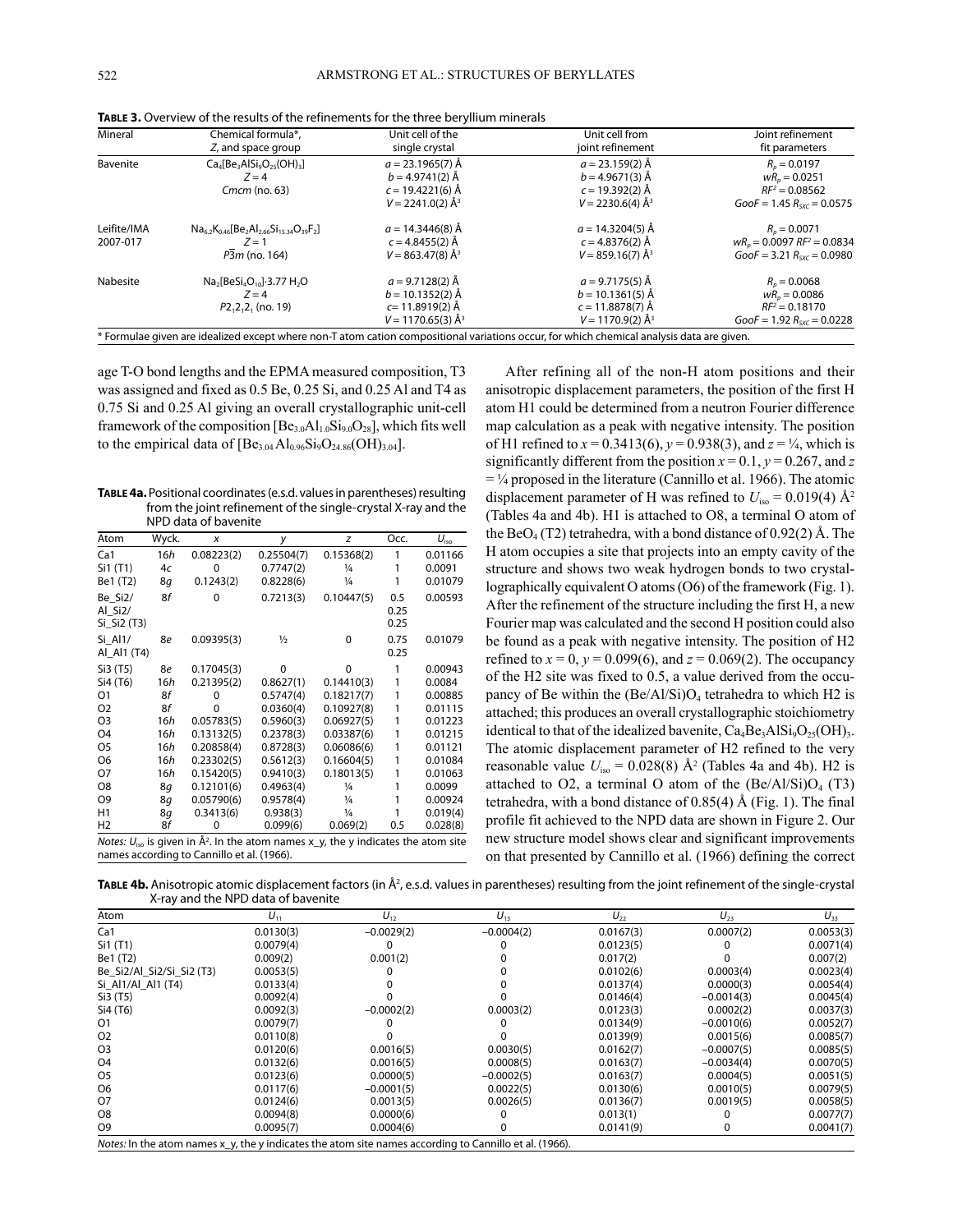| TABLE 5. | Comparison of the bond lengths within the $TO4$ tetrahedra<br>with $T = Be$ , Si, Al, Be/Al from our new structure model for<br>bavenite with the model from Cannillo et al. (1966) |                      |                               |                      |  |  |  |  |  |
|----------|-------------------------------------------------------------------------------------------------------------------------------------------------------------------------------------|----------------------|-------------------------------|----------------------|--|--|--|--|--|
|          |                                                                                                                                                                                     | Our model            | Cannillo et al.               |                      |  |  |  |  |  |
| T1       | $Si1-O9 (2x)$<br>$Si1-O1(2x)$                                                                                                                                                       | 1.620(2)<br>1.648(2) | $Si1-O9 (2×)$<br>$Si1-O1(2x)$ | 1.604(5)<br>1.650(5) |  |  |  |  |  |

|                | $Si1-O1(2x)$                                                        | 1.648(2) | $Si1-O1(2x)$       | 1.650(5) |
|----------------|---------------------------------------------------------------------|----------|--------------------|----------|
| T <sub>2</sub> | Be1-O8 $(1x)$                                                       | 1.624(3) | $Be1-O8(1\times)$  | 1.68(2)  |
|                | Be1-O7 (2x)                                                         | 1.631(2) | Be1-O7 (2×)        | 1.606(7) |
|                | Be1-O9 (1x)                                                         | 1.676(3) | Be1-O9 (1x)        | 1.67(2)  |
| T <sub>3</sub> | Be/Al/Si Si2-O2 (1x)                                                | 1.566(2) | $Si2-O2 (1x)$      | 1.549(6) |
|                | Be/Al/Si Si2-O3 $(2\times)$                                         | 1.627(1) | $Si2-O3 (2×)$      | 1.600(5) |
|                | Be/Al/Si_Si2-O1 (1x)                                                | 1.674(2) | $Si2-O1 (1x)$      | 1.685(5) |
| T <sub>4</sub> | $Si/Al$ Al1-O3 (2 $\times$ )                                        | 1.653(1) | Al1-O3 $(2x)$      | 1.726(5) |
|                | $Si/Al$ Al1-O4 (2 $\times$ )                                        | 1.696(1) | Al1-O4 $(2x)$      | 1.732(6) |
| T <sub>5</sub> | $Si3-O5 (2\times)$                                                  | 1.604(1) | $Si3-O5 (2\times)$ | 1.605(5) |
|                | $Si3-O4 (2×)$                                                       | 1.627(1) | $Si3-O4 (2\times)$ | 1.622(6) |
| T <sub>6</sub> | $Si4-O7 (1×)$                                                       | 1.598(1) | $Si4-O7 (1x)$      | 1.594(5) |
|                | Si4-O6 $(1\times)$                                                  | 1.618(1) | $Si4-O6 (1x)$      | 1.608(7) |
|                | $Si4-O5(1\times)$                                                   | 1.620(1) | $Si4-O5(1\times)$  | 1.616(5) |
|                | $Si4-O6 (1x)$                                                       | 1.631(1) | $Si4-O6 (1x)$      | 1.638(6) |
|                | Notes: The values given in angstroms; e.s.d. values in parentheses. |          |                    |          |



**figure 1.** Overview (along *b*) and details of the structure of bavenite. (**a**) shows the environment of H2 with two weak hydrogen bonds to O3. (**b**) shows the environment of H1 forming two weak hydrogen bonds to O6. Be (T2) atoms within the very light gray tetrahedra, Si (T1, T5, T6) atoms within the medium gray tetrahedra, mixed Si/Al (T4) site within the dark gray tetrahedra, mixed Be/Al/Si (T3) site within the black tetrahedra with white borders, O atoms: small gray spheres, H atoms: small black spheres. H-bonds are drawn as dashed lines.

fully occupied H position, a second partially occupied OH unit, and the likely natures of the T3 and T4 sites. However, full definition of the disorder associated with the tetrahedral sites, especially T3, and improved location and occupancy parameters for H2 will require further information, for example high-quality single-crystal neutron diffraction data, should crystals of sufficient size become available.

For leifite/IMA 2007-017, it was difficult to obtain highquality single-crystal X-ray data as the crystals were generally very small  $(20 \times 20 \times 60 \mu m)$  or twinned by intergrowth. However, a joint SXD-NPD refinement was undertaken and the structure model of the framework from Sokolova et al. (2002) was confirmed. Table 6 compares the chemical data (EPMA) of this study with data from the literature (references given in Table 6). The chemical analysis data are in agreement with most published data for leifite from other localities, but, as the table shows, the Al content can vary significantly between samples. The formula based on 41 anions is  $\text{Na}_6(\text{K}_{0.46}\text{Na}_{0.30}\text{Cs}_{0.01})_{\Sigma 0.77}$  $(Si_{15.7}Al_{2.1}Be_{2})_{\Sigma19.8}O_{38.95}F_{2.05}$ . Table 6 confirms the presence of F, and the improvement in the atomic displacement parameter with occupancy by F compared to O, together with improved bond lengths arguments, showed the presence of BeO<sub>3</sub>F with F positioned on  $x = \frac{1}{3}$ ,  $y = \frac{2}{3}$ , and  $z = 0.0397(8)$ . Aluminum was allocated to a mixed Si1/Al1 site with a fixed ratio to charge balance the analytical formula. The larger cations in leifite/ IMA 2007-017, Na, K and Cs, are distributed within the two differently shaped channel types of the structure. Within these channels there are three crystallographic sites that are either fully or partially occupied (Fig. 3). In the channels with a lenticular cross-section, the site Na1 was assumed to be fully occupied with Na ions by Sokolova et al. (2002); this is substantiated by our refinements. In the other channel with a near circular crosssection are two crystallographic sites proposed by Sokolova et al. (2002), denoted A and B, containing Na2 (0 0 0) and O6 (0  $0 \frac{1}{2}$ , respectively; O6 was assumed to be partially occupied with water (63%) and Na2 represented a mixed site for Na and further cations if present. O6 is positioned between two Na2 atoms at  $2.418(1)$  and  $2.547(1)$  Å from other framework O atoms. Our refinements performed with that model resulted in a very low occupancy for O6 of 17(2)% with a comparatively small atomic displacement parameter of  $0.002(12)$  Å<sup>2</sup>. The same has been found in IMA 2007-017 (Larsen et al. in prep). The site "Na2" is 3.128(3) Å from the framework O atoms, a distance more consistent with the larger  $K^+$  ions than for Na ions. In conclusion, we assumed, due to bond distance reasons, that the site  $0.0\frac{1}{2}$  ("O6") is likely to be occupied by Na and the site 0 0 0 ("Na2") by K. This model (Table 7a) refined well and in fact significantly better than the model proposed previously by Sokolova et al. (2002). The occupancies of the cations were fixed following the EPMA analysis performed (Table 6) to 20% of Na on  $(0\ 0\ \frac{1}{2})$  and 46% of K on  $(0\ 0\ 0)$  indicating a cation disorder in that channel, with only one of Na or K present on adjacent sites. The detected Cs was not considered, due to its very low fraction of 0.01 atoms per formula unit. The anisotropic atomic displacement parameters of the Na site were refined and resulted in an elongated ellipsoid (Table 7b) indicating a low level of local disorder of this ion along the channel axis. The new model (Fig. 3) does not need the presence of any water in



**figure 2.** Plot of the fit for the NPD pattern from the joint refinement of single-crystal X-ray and NPD of bavenite  $Ca_4[Be_{2.91(1)}]$  $\text{Al}_{1.09(1)}\text{Si}_9\text{O}_{25}(\text{OH})_{2.91}$ . Two small regions had to be excluded due to peaks resulting from the cryostat of the D20 diffractometer.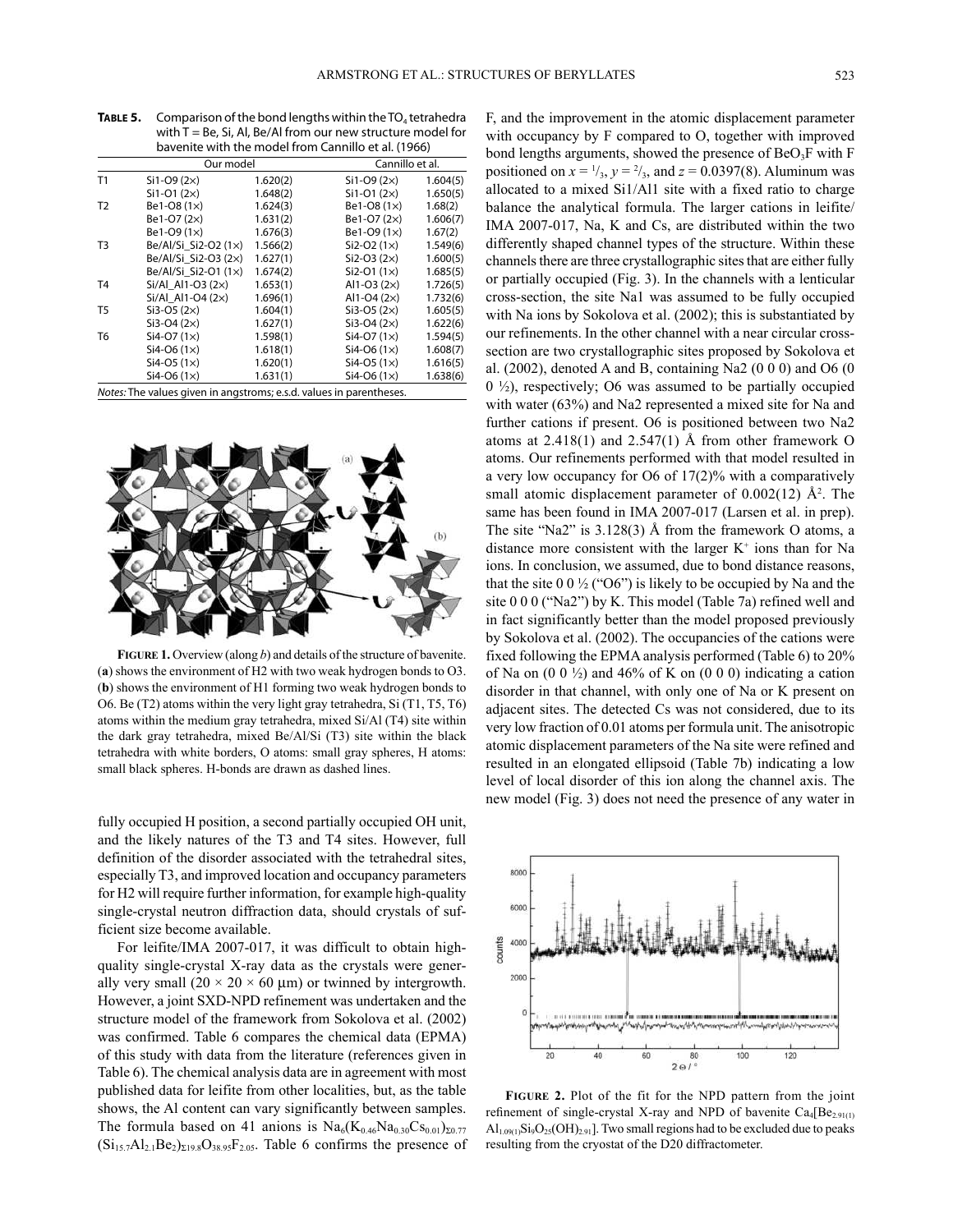| <b>TABLE 6.</b> Comparison of leifite composition from this study and the literature |  |  |
|--------------------------------------------------------------------------------------|--|--|
|--------------------------------------------------------------------------------------|--|--|

| Locality          |         | NAR*    |      | NAR <sup>+</sup> |       | ILI‡  |       | <b>MSHS</b>    |       | <b>MSHS</b>    |       | <b>MSHS</b>              |       | Kola§          |       | <b>VESII</b> |
|-------------------|---------|---------|------|------------------|-------|-------|-------|----------------|-------|----------------|-------|--------------------------|-------|----------------|-------|--------------|
|                   | wt%     | apfu    | wt%  | apfu             | wt%   | apfu  | wt%   | apfu           | wt%   | apfu           | wt%   | apfu                     | wt%   | apfu           | wt%   | apfu         |
| SiO <sub>2</sub>  | 68.8(7) | 15.7(2) | 72.6 | 16.13            | 67.06 | 15.01 | 68.86 | 15.74          | 69.96 | 15.66          | 68.32 | 15.34                    | 69.65 | 15.67          | 63.49 | 14.61        |
| $Al_2O_3$         | 7.7(7)  | 2.1(1)  | 9.6  | 2.52             | 10.98 | 2.90  | 7.29  | 1.96           | 8.50  | 2.24           | 9.69  | 2.56                     | 8.05  | 2.13           | 11.22 | 3.04         |
| $B_2O_3$          |         |         | 0.5  | 0.19             |       |       |       |                |       |                |       |                          |       |                |       |              |
| ZnO               |         |         |      |                  |       |       | 1.02  | 0.17           | 0.09  | 0.02           | 0.37  | 0.06                     | 0.71  | 0.12           |       |              |
| BeO               | 3.65    | 2       | 3.8  | 2.03             | 3.89  | 1.45  | 3.64  | $\overline{2}$ | 3.72  | $\overline{2}$ | 3.71  | 2                        | 3.71  | $\overline{2}$ | 3.75  | 2.07         |
| Na <sub>2</sub> O | 14.2    | 6.3(1)  | 12.4 | 5.34             | 13.94 | 6.05  | 14.82 | 6.57           | 14.75 | 6.39           | 14.17 | 6.17                     | 14.78 | 6.44           | 13.77 | 6.14         |
| $K_2O$            | .5(2)   | 0.46(6) |      |                  | 2.19  | 0.62  | 0.35  | 0.10           | 0.51  | 0.15           | 2.00  | 0.57                     | 0.71  | 0.20           | 3.12  | 0.92         |
| Cs <sub>2</sub> O | 0.07(4) | 0.01(1) |      |                  | 0.77  | 0.07  | 0.48  | 0.05           | 0.09  | 0.01           | 0.01  | $\overline{\phantom{a}}$ | 0.04  | -              | 0.39  | 0.04         |
| Rb <sub>2</sub> O |         |         |      |                  |       |       | 0.72  | 0.11           | 0.42  | 0.06           | 0.51  | 0.07                     | 0.31  | 0.05           | 0.81  | 0.12         |
| MgO               |         |         |      |                  |       |       |       |                |       |                |       |                          |       |                | 0.09  | 0.03         |
| CaO               |         |         |      |                  |       |       |       |                |       |                |       |                          |       |                | 0.02  | 0.01         |
| F.                | 2.83(9) | 2.05(6) | 0.8  | 0.56             | 2.04  | 1.45  | 2.34  | 1.69           | 2.93  | 2.07           | 2.86  | 2.03                     | 2.99  | 2.12           | 2.8   | 2.04         |
| $H_3O_2$          |         |         | 2.7# | 2.83             |       |       |       |                |       |                |       |                          |       |                |       |              |
| OH                |         |         | 0.3# | 0.44             |       |       |       |                |       |                |       |                          |       |                | 0.63  | 0.97         |

*Notes*: Locality key: NAR, Narssârssuk Pegmatite; ILI, Ilímaussaq Alkaline Complex; MSH, Mont Saint-Hilaire; Kola, Kola Peninsula; VES, Vesle Arøya, Langesundsfjord. \* This study; average of 21 analyses.

† Micheelsen and Petersen (1970).

‡ Petersen et al. (1994).

§ Sokolova et al*.* (2002).

|| Larsen and Åsheim (1995).

 $#$  In the paper, the wt% oxides are given as H<sub>2</sub>O.



**figure** 3. Overview (left, view along *c*) of the structure of leifite/ IMA 2007-017. Channel with disordered Na (about 20%) and K (about 46%) atoms. Note that not all of the cations are present at a time. Beryllium atoms within the very light gray tetrahedra, Si atoms within the dark gray tetrahedra, mixed Al/Si site within the dark gray tetrahedra with white borders; O atoms are represented by small gray spheres, and F atoms by small black spheres.

the structure, which is also consistent with TGA measurements that we performed and the fact that it was impossible to find any H positions connected to the formerly proposed O site O6 (now Na). The resulting formula from this work is therefore  $Na<sub>6.2</sub>K<sub>0.46</sub>$  $[Be<sub>2</sub>Al<sub>2.66</sub>Si<sub>15.34</sub>O<sub>39</sub>F<sub>2</sub>]$ . Based on our structural and chemical data, the analyzed material indicates a solid solution between leifite and the Na end-member, where this material is closer to the IMA 2007-017 than the leifite end-member.

Nabesite, with four water molecules, has eight different crystallographic sites for hydrogen and presented an excellent, but challenging structure refinement using the combined NPD-SXD method. A full final, stable refinement (Table 3) with anisotropic atomic displacement parameters for all non-H atoms and isotropic ones for the H atoms (Tables 8a and 8b) was achieved. For the refinement of the H atom positions, soft constraints, restricting the distance of the H atom to the O of the water molecule to 0.940(1) Å, were applied. The structure of the framework described in the literature (Petersen et al. 2002) was confirmed, as well as the positions of the H atoms for three of the four water molecules  $(H<sub>2</sub>OW1, H<sub>2</sub>OW2, and H<sub>2</sub>OW4)$ . The fourth water molecule H<sub>2</sub>Ow<sub>3</sub> adopts a different position from the one previously proposed with dissimilar refined coordinates for the H atoms H5 and H6 (Table 8a). These two H atoms are involved in two weak hydrogen bonds. H6 forms a hydrogen bond with the O atom of the H2Ow4 water molecule, and H5 forms a hydrogen bond with the framework O atom O2 (Fig. 4).

We have also analyzed NPD data in combination with SXD

**Table 7a.** Positional coordinates (e.s.d. values in parentheses) resulting from the joint refinement of the single-crystal X-ray and the NPD data of leifite/IMA 2007-017  $Na_{6.2}K_{0.46}[Be_2Al_{2.66}S_1$  $\cap$  F<sub>1</sub>

|                                                           |             | ار 1 <sub>15.34</sub> ∪39 ار |             |               |        |               |
|-----------------------------------------------------------|-------------|------------------------------|-------------|---------------|--------|---------------|
| Atom                                                      | Wyck.       | x                            | v           | z             | Occ.   | $U_{\rm iso}$ |
| Na1                                                       | 6i          | 0.7508(1)                    | 0.2492(1)   | 0.2019(4)     |        | 0.01395       |
| K1(Na2)                                                   | 1a          | 0                            | o           | 0             | 0.4600 | 0.00953       |
| Na2(O6)                                                   | 1b          | 0                            | O           | ⅓             | 0.2000 | 0.030(8)      |
| Si1A                                                      | 6h          | 0                            | 0.21634(14) | $\frac{1}{2}$ | 0.5567 | 0.01242       |
| AI1B                                                      |             |                              |             |               | 0.4433 |               |
| Si <sub>2</sub>                                           | 6g          | 0                            | 0.34374(12) | 0             |        | 0.01243       |
| Si3                                                       | 6i          | 0.44746(7)                   | 0.55254(7)  | 0.30616(28)   |        | 0.00777       |
| Be1                                                       | 2d          | 0.333300                     | 0.666700    | 0.3685(8)     |        | 0.01543       |
| O <sub>1</sub>                                            | 6i          | 0.10022(13)                  | 0.89978(13) | 0.3903(5)     |        | 0.02148       |
| O <sub>2</sub>                                            | 12 <i>i</i> | 0.30901(15)                  | 0.26112(16) | 0.2495(4)     |        | 0.01413       |
| O <sub>3</sub>                                            | 12j         | 0.35849(14)                  | 0.45743(15) | 0.1026(4)     |        | 0.00813       |
| O <sub>4</sub>                                            | Зf          | 0.500000                     | 0.000000    | 0.500000      |        | 0.01099       |
| O <sub>5</sub>                                            | 6i          | 0.39389(10)                  | 0.60612(10) | 0.4835(5)     |        | 0.00718       |
| F                                                         | 2d          | 0.333300                     | 0.666700    | 0.0397(8)     |        | 0.01015       |
| <i>Note:</i> $U_{\text{iso}}$ is given in $\check{A}^2$ . |             |                              |             |               |        |               |

**TABLE 7b.** Anisotropic atomic displacement factors (in  $A^2$ , e.s.d. values in parentheses) resulting from the joint refinement of the single-crystal X-ray and the NPD data of leifite/IMA 2007-017  $\overline{P_{\alpha}}$   $\overline{A}$ 

|                 |           | Nd <sub>6.2</sub> N <sub>0.46</sub> [Be <sub>2</sub> Al <sub>2.66</sub> Sl <sub>15.34</sub> U <sub>39</sub> F <sub>2</sub> ] |                        |           |              |           |
|-----------------|-----------|------------------------------------------------------------------------------------------------------------------------------|------------------------|-----------|--------------|-----------|
| Atom            | $U_{11}$  | $U_{12}$                                                                                                                     | $U_{13}$               | $U_{22}$  | $U_{23}$     | $U_{33}$  |
| Na1             | 0.014(1)  | 0.006(2)                                                                                                                     | 0.0009(4)              | 0.014(1)  | $-0.0009(4)$ | 0.013(2)  |
| K1(Na2)         | 0.013(3)  | 0.006(2)                                                                                                                     | 0                      | 0.013(3)  | 0            | 0.003(3)  |
| Si1A/Al1B       | 0.009(1)  | $-0.0032(5)$                                                                                                                 | $-0.0015(7)$           | 0.0058(8) | $-0.0008(4)$ | 0.0137(8) |
| Si <sub>2</sub> | 0.011(1)  |                                                                                                                              | $0.0056(5) -0.0002(6)$ | 0.0108(7) | $-0.0001(4)$ | 0.0154(8) |
| Si3             | 0.0083(7) |                                                                                                                              | $0.0051(8) -0.0000(3)$ | 0.0083(7) | 0.0000(3)    | 0.0079(7) |
| Be1             | 0.020(2)  | 0.0100(9)                                                                                                                    | 0                      | 0.020(2)  | 0            | 0.006(3)  |
| O1              | 0.018(2)  | $-0.004(2)$                                                                                                                  | $-0.0009(7)$           | 0.018(2)  | 0.0009(7)    | 0.012(2)  |
| O <sub>2</sub>  | 0.017(2)  | 0.0055(9)                                                                                                                    | 0.0067(9)              | 0.008(2)  | 0.0044(9)    | 0.017(1)  |
| O <sub>3</sub>  | 0.009(2)  | 0.009(1)                                                                                                                     | 0.0010(8)              | 0.009(2)  | $-0.0016(8)$ | 0.012(1)  |
| O <sub>4</sub>  | 0.014(2)  | 0.007(2)                                                                                                                     | 0.0024(8)              | 0.013(3)  | 0.005(2)     | 0.006(2)  |
| O <sub>5</sub>  | 0.008(2)  | 0.005(2)                                                                                                                     | 0.0022(5)              | 0.008(2)  | $-0.0022(5)$ | 0.007(2)  |
| F.              | 0.012(2)  | 0.0057(8)                                                                                                                    | $\Omega$               | 0.012(2)  | 0            | 0.008(3)  |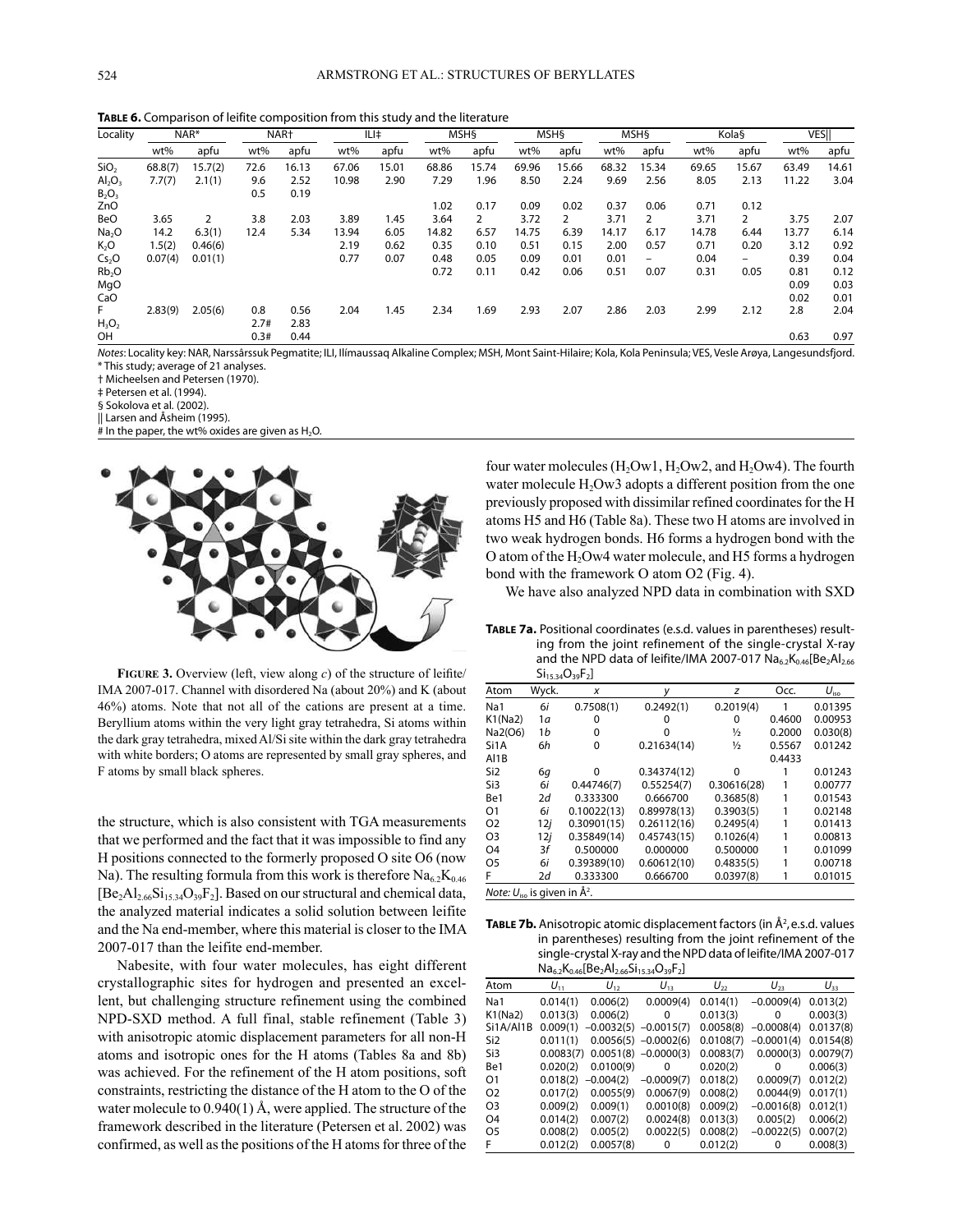| <b>TABLE 8a.</b> Positional coordinates (e.s.d. values in parentheses) resulting |
|----------------------------------------------------------------------------------|
| from the joint refinement of the single-crystal X-ray and the                    |
| NPD data of nabesite $Na2[BeSi4O10]\cdot3.77 H2O$                                |

| $190 \text{ G}$ and $01 \text{ rad}$ respective that $100 \text{ G}$ and $100 \text{ G}$ |       |               |               |               |          |                              |  |  |  |
|------------------------------------------------------------------------------------------|-------|---------------|---------------|---------------|----------|------------------------------|--|--|--|
| Atom                                                                                     | Wyck. | X             | у             | z             | Occ.     | $U_{\underline{\text{iso}}}$ |  |  |  |
| Na1                                                                                      | 4a    | 0.02305(4)    | 0.19135(4)    | 0.81969(4)    | 1        | 0.0124                       |  |  |  |
| Na <sub>2</sub>                                                                          | 4a    | 0.36397(4)    | 0.25068(4)    | 0.74081(4)    | 1        | 0.01603                      |  |  |  |
| Be1                                                                                      | 4a    | 0.2419(2)     | 0.2631(2)     | 0.25732(9)    | 1        | 0.00681                      |  |  |  |
| Si1                                                                                      | 4a    | 0.07752(3)    | 0.35377(3)    | 0.06705(2)    | 1        | 0.00566                      |  |  |  |
| Si <sub>2</sub>                                                                          | 4a    | 0.40206(3)    | 0.36422(3)    | 0.44736(2)    | 1        | 0.00574                      |  |  |  |
| Si3                                                                                      | 4a    | 0.28527(3)    | 0.14862(3)    | 0.03361(2)    | 1        | 0.00577                      |  |  |  |
| Si4                                                                                      | 4a    | 0.20469(3)    | 0.14805(3)    | 0.48034(2)    | 1        | 0.00574                      |  |  |  |
| O <sub>1</sub>                                                                           | 4a    | 0.11450(7)    | 0.34306(6)    | 0.19655(5)    | 1        | 0.00713                      |  |  |  |
| O <sub>2</sub>                                                                           | 4a    | 0.11804(7)    | 0.49547(5)    | 0.01178(5)    | 1        | 0.00873                      |  |  |  |
| O <sub>3</sub>                                                                           | 4a    | $-0.08718(6)$ | 0.33002(6)    | 0.05361(5)    | 1        | 0.00797                      |  |  |  |
| O <sub>4</sub>                                                                           | 4a    | 0.15832(7)    | 0.24267(6)    | $-0.00831(5)$ | 1        | 0.00693                      |  |  |  |
| O <sub>5</sub>                                                                           | 4a    | 0.34677(7)    | 0.36601(6)    | 0.32177(5)    | 1        | 0.00707                      |  |  |  |
| O <sub>6</sub>                                                                           | 4a    | 0.56498(7)    | 0.32750(6)    | 0.44779(5)    | 1        | 0.00871                      |  |  |  |
| O7                                                                                       | 4a    | 0.31877(6)    | 0.25543(6)    | 0.52376(5)    | 1        | 0.00667                      |  |  |  |
| O <sub>8</sub>                                                                           | 4a    | 0.32601(7)    | 0.18187(6)    | 0.15891(5)    | 1        | 0.00755                      |  |  |  |
| O <sub>9</sub>                                                                           | 4a    | 0.23591(7)    | $-0.00391(6)$ | 0.01777(5)    | 1        | 0.00805                      |  |  |  |
| O10                                                                                      | 4a    | 0.18103(7)    | 0.15696(6)    | 0.34853(5)    | 1        | 0.0084                       |  |  |  |
| Ow1                                                                                      | 4a    | 0.21315(8)    | 0.07221(7)    | 0.76340(5)    | 0.931(3) | 0.00648                      |  |  |  |
| Ow <sub>2</sub>                                                                          | 4a    | 0.15355(7)    | 0.37184(6)    | 0.74025(5)    | 0.953(3) | 0.00968                      |  |  |  |
| Ow <sub>3</sub>                                                                          | 4a    | $-0.06814(8)$ | 0.02190(7)    | 0.95231(6)    | 0.951(3) | 0.013                        |  |  |  |
| Ow4                                                                                      | 4a    | 0.47553(7)    | 0.43982(7)    | 0.80646(6)    | 0.931(3) | 0.00976                      |  |  |  |
| H1                                                                                       | 4a    | 0.250(2)      | 0.003(1)      | 0.807(1)      | 0.931(3) | 0.055(4)                     |  |  |  |
| H <sub>2</sub>                                                                           | 4a    | 0.181(2)      | 0.030(2)      | 0.6983(8)     | 0.931(3) | 0.076(6)                     |  |  |  |
| H <sub>3</sub>                                                                           | 4a    | 0.158(2)      | 0.4514(7)     | 0.781(1)      | 0.953(3) | 0.055(4)                     |  |  |  |
| H <sub>4</sub>                                                                           | 4a    | 0.099(2)      | 0.384(2)      | 0.6757(9)     | 0.953(3) | 0.092(6)                     |  |  |  |
| H <sub>5</sub>                                                                           | 4a    | $-0.1577(6)$  | 0.021(2)      | $-0.018(2)$   | 0.951(3) | 0.079(6)                     |  |  |  |
| H <sub>6</sub>                                                                           | 4a    | $-0.015(2)$   | 0.018(2)      | 1.018(1)      | 0.951(3) | 0.116(7)                     |  |  |  |
| H7                                                                                       | 4a    | 0.442(2)      | 0.5172(6)     | 0.7727(9)     | 0.931(3) | 0.025(3)                     |  |  |  |
| H <sub>8</sub>                                                                           | 4a    | 0.5524(9)     | 0.426(2)      | 0.7601(9)     | 0.931(3) | 0.051(4)                     |  |  |  |
| <i>Notes:</i> $U_{\text{iso}}$ is given in $\AA^2$ .                                     |       |               |               |               |          |                              |  |  |  |

data for epididymite and eudidymite (from Kvanefjeld, Ilímaussaq alkaline complex, South Greenland, and Vesle Arøya, Langesundsfjord, Norway, respectively) and obtained results that are in excellent agreement with those obtained by Gatta et al. (2008) in a recent independent study of epididymite and eudidymite (from Malosa, Malawi) by single-crystal neutron diffraction. Similarly, for semenovite-(Ce) and sørensenite refinements performed using the NPD data alone confirmed the published structure models derived from SXD data by Mazzi et al. (1979) and by Metcalf-Johansen and Hazell (1976), respectively. In both these cases, hydrogen positions could be freely refined with our neutron data and precise O-H nuclear distances extracted.

## **Discussion of the combined SXD-NPD method applied to mineralogy**

The combined SXD-NPD analysis method described above proved successful for several complex Be framework materials and can be usefully applied to many other natural mineral systems. In this paper, the technique has shown to provide new structural information for bavenite, nabesite, and leifite/IMA 2007-017. As single crystals of a size and quality suitable for SND are rarely available and that technique requires long experiment times, the joint SXD/NPD method offers a much more facile route to the structures of minerals containing H. Furthermore as the technique only requires small amounts, typically a few hundred milligrams, of polycrystalline material, small single crystals suitable for SXD, and short periods of neutron beam time (a few hours for NPD rather than several days for SND), it becomes far easier to collect structural data from several specimens, including those from different localities. Therefore, the effects of variations in specimen composition and locality on a crystal

| <b>TABLE 8b.</b> Anisotropic atomic displacement factors (in $\mathsf{A}^2$ , e.s.d. val- |
|-------------------------------------------------------------------------------------------|
| ues in parentheses) resulting from the joint refinement                                   |
| of the single-crystal X-ray and the NPD data of nabesite                                  |
| $Na2 [BeSi4O10]-3.77 H2O$                                                                 |

| Atom            | $U_{11}$  | $U_{12}$      | $U_{13}$      | $U_{22}$  | $U_{23}$      | $U_{33}$  |
|-----------------|-----------|---------------|---------------|-----------|---------------|-----------|
| Na1             | 0.0102(2) | 0.0019(2)     | $-0.0014(2)$  | 0.0127(2) | $-0.0038(2)$  | 0.0144(2) |
| Na <sub>2</sub> | 0.0176(3) | 0.0005(2)     | $-0.0016(2)$  | 0.0124(2) | 0.0009(2)     | 0.0180(3) |
| Be1             | 0.0061(6) | 0.0010(4)     | $-0.0018(5)$  | 0.0074(6) | 0.0005(4)     | 0.0070(6) |
| Si1             | 0.0055(2) | 0.00038(9)    | $-0.0005(1)$  | 0.0049(2) | 0.0004(1)     | 0.0066(2) |
| Si <sub>2</sub> | 0.0058(2) | $-0.00062(9)$ | $-0.00018(9)$ | 0.0047(2) | $-0.0004(1)$  | 0.0067(2) |
| Si3             | 0.0056(2) | 0.00025(9)    | $-0.0001(1)$  | 0.0049(2) | $-0.00018(9)$ | 0.0067(2) |
| Si4             | 0.0057(2) | $-0.00071(9)$ | $-0.0002(1)$  | 0.0048(2) | 0.00014(9)    | 0.0067(2) |
| O1              | 0.0069(4) | 0.0014(3)     | $-0.0012(3)$  | 0.0066(4) | $-0.0004(3)$  | 0.0079(4) |
| O <sub>2</sub>  | 0.0110(4) | 0.0001(3)     | $-0.0001(3)$  | 0.0059(4) | 0.0008(3)     | 0.0093(4) |
| O <sub>3</sub>  | 0.0071(4) | $-0.0001(3)$  | 0.0000(3)     | 0.0090(4) | 0.0008(3)     | 0.0079(4) |
| O4              | 0.0080(4) | 0.0003(3)     | $-0.0005(3)$  | 0.0060(4) | $-0.0002(3)$  | 0.0068(4) |
| O5              | 0.0077(4) | $-0.0009(3)$  | $-0.0010(3)$  | 0.0051(3) | 0.0001(3)     | 0.0084(3) |
| 06              | 0.0072(4) | 0.0002(3)     | $-0.0002(3)$  | 0.0104(4) | $-0.0018(3)$  | 0.0086(4) |
| Ο7              | 0.0078(4) | 0.0001(3)     | $-0.0001(3)$  | 0.0055(4) | $-0.0003(3)$  | 0.0067(4) |
| O8              | 0.0071(4) | 0.0012(3)     | $-0.0006(3)$  | 0.0073(4) | $-0.0000(3)$  | 0.0082(4) |
| O9              | 0.0082(4) | $-0.0005(3)$  | 0.0011(3)     | 0.0067(4) | $-0.0005(3)$  | 0.0093(4) |
| O10             | 0.0090(4) | $-0.0018(3)$  | $-0.0014(3)$  | 0.0077(4) | 0.0003(3)     | 0.0085(4) |
| Ow1             | 0.0110(4) | 0.0035(3)     | $-0.0027(3)$  | 0.0039(4) | $-0.0008(3)$  | 0.0045(4) |
| Ow <sub>2</sub> | 0.0149(4) | 0.0006(3)     | $-0.0021(3)$  | 0.0065(4) | $-0.0016(3)$  | 0.0077(4) |
| Ow3             | 0.0136(5) | $-0.0032(3)$  | $-0.0024(4)$  | 0.0127(4) | 0.0007(4)     | 0.0127(4) |
| Ow <sub>4</sub> | 0.0109(4) | 0.0025(3)     | 0.0002(4)     | 0.0074(4) | 0.0059(3)     | 0.0110(4) |

structure become amenable to study. Given the widespread occurrence of H in minerals, often in combination with high atomic number elements that dominate the scattering in X-ray diffraction studies, the method can rapidly provide information on the distribution of H where crystallographic models from SXD analysis alone is not definitive. We have previously studied several natural hydrated zeolites including those from the scolecite, mesolite, natrolite system, and published results of our analysis of gooscreekite (Henry et al. 2008). In these systems, accurate definition of the water molecule orientations become possible and many other hydrated minerals are amenable to study using this technique. Therefore significant improvements in the quality of structural data can be obtained for minerals containing light atoms, such as H and Be, by employing NPD data collected on medium-resolution high-flux instruments. Other mineral classes



**figure 4.** Overview and detail of the structure of nabesite. The two H atoms H6 (left) and H5 (right) of the water molecule  $H<sub>2</sub>OW3$  are involved in two weak hydrogen bonds. H6 forms a hydrogen bond with the O atom of the  $H<sub>2</sub>OW4$  water molecule and H5 forms a hydrogen bond with the framework O atom O2. Beryllium atoms within the very light gray tetrahedra, Si atoms within the medium gray tetrahedral; framework O atoms are represented by small gray spheres, and water O atoms by large gray spheres (Ow4) and large dark spheres (Ow3). Hydrogen bonds drawn as dashed lines.